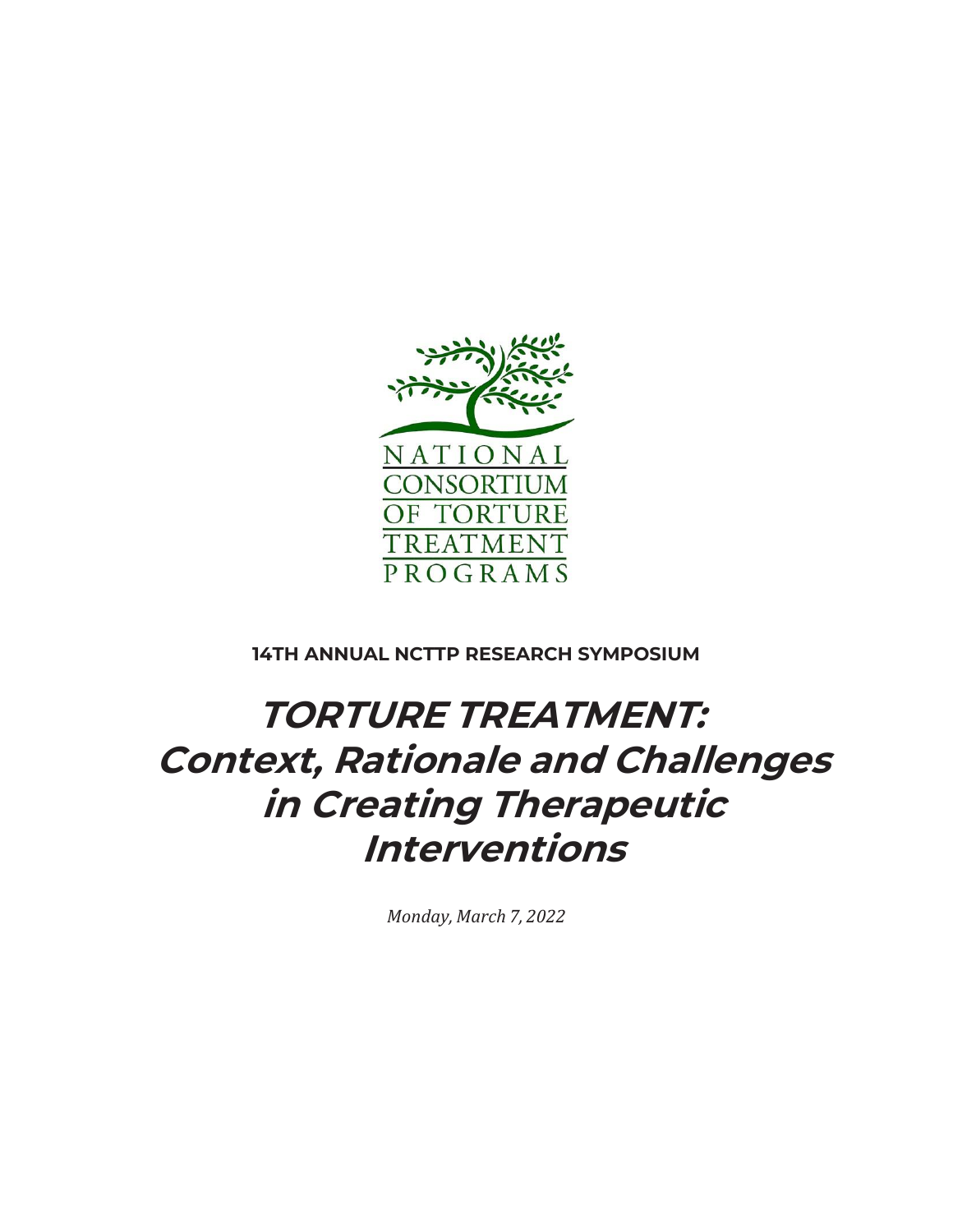**DEDICATION**

# Dr June Caridad Pagaduan-Lopez



**In memory of Dr June Caridad Pagaduan-Lopez:** founding member of the Philippines Medical Action Group; founding member of the IRCT; Professor of Psychiatry at the University of the Philippines; member of the UN Subcommittee on the Prevention of Torture; 2005 Nobel Peace Prize nominee.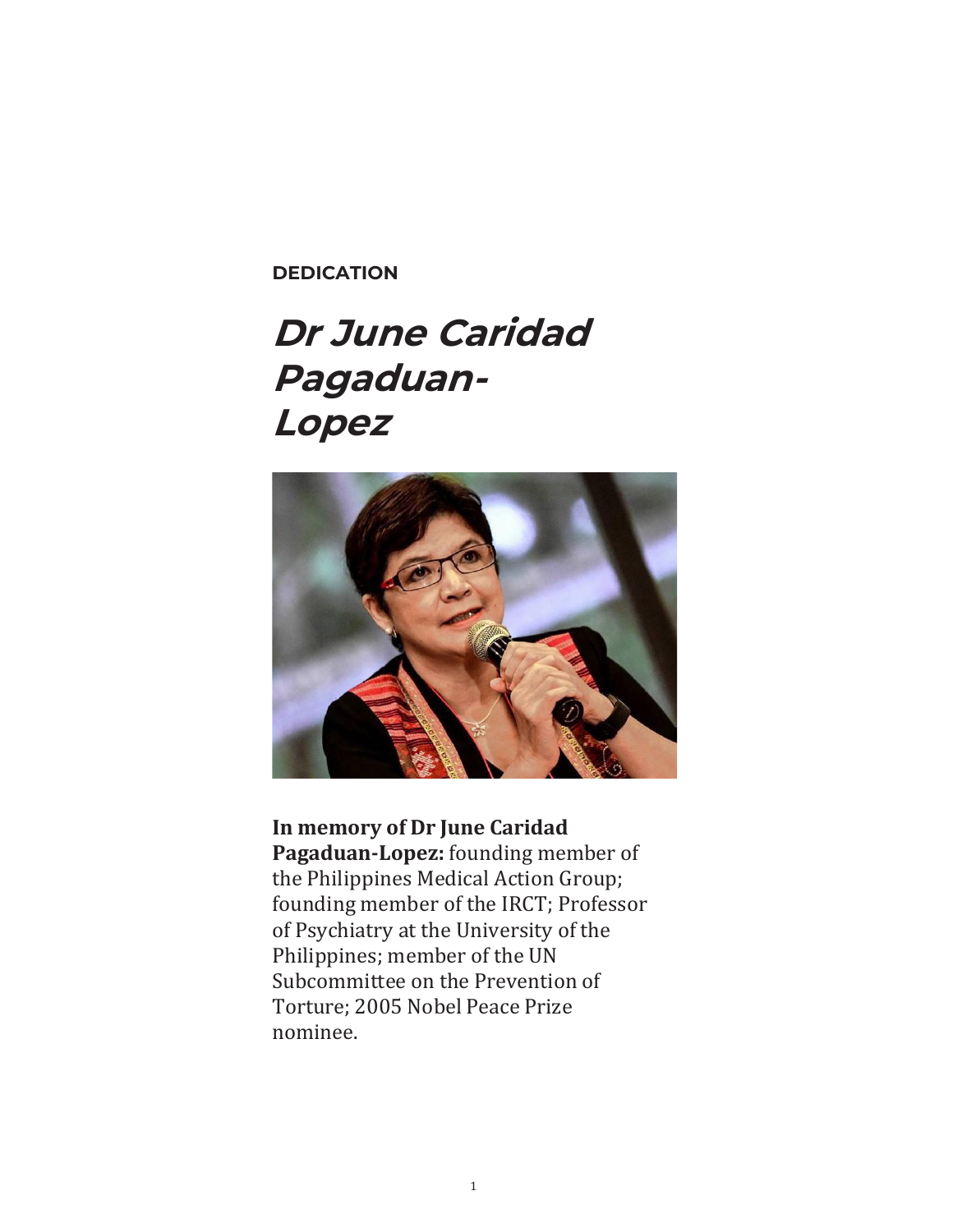# Announcements

## **NCTTP MEMBERSHIP**

NCTTP Membership The National Consortium of Torture Treatment Programs (NCTTP) exists to advance the knowledge, technical capacity, and resources devoted to the care of torture survivors living in the United States and to act collectively for the purpose of preventing torture worldwide.

#### *Interested in joining NCTTP?*

Contact NCTTP membership chairperson,Celia VanDeGraaf, at [director@cstnet.org](mailto:director@cstnet.org)

## **SOCIAL MEDIA**

Visit our new website at ncttp.org

Members, create an account in order to gain access to research documents and other important files

## **MAILING LIST**

*Interested in getting more correspondencefrom NCTTP?*

Email [madeline.cohodes@nyulangone.org](mailto:madeline.cohodes@nyulangone.org) to be added to the mailing list.

## **CONTINUING EDUCATION (CES)**

4.5 Social Work CE's are being provided by the National Association of Social Workers, Oregon Chapter.

In order to receive Social Work CEs, please use your full name as you participate in the Zoom Webinar.

At the conclusion of the symposium, complete the Oregon NASW evaluation. You will not be able to receive a CE certificate without submitting a completed evaluation.

Psychologists and counselors may be able to receive continuing education credits through a Certificate of Attendance, which is being made available to any participant.

Please contact your state licensing organization if you are unsure if this certification will be accepted for credit if you are unsure if this certification will be accepted for credit.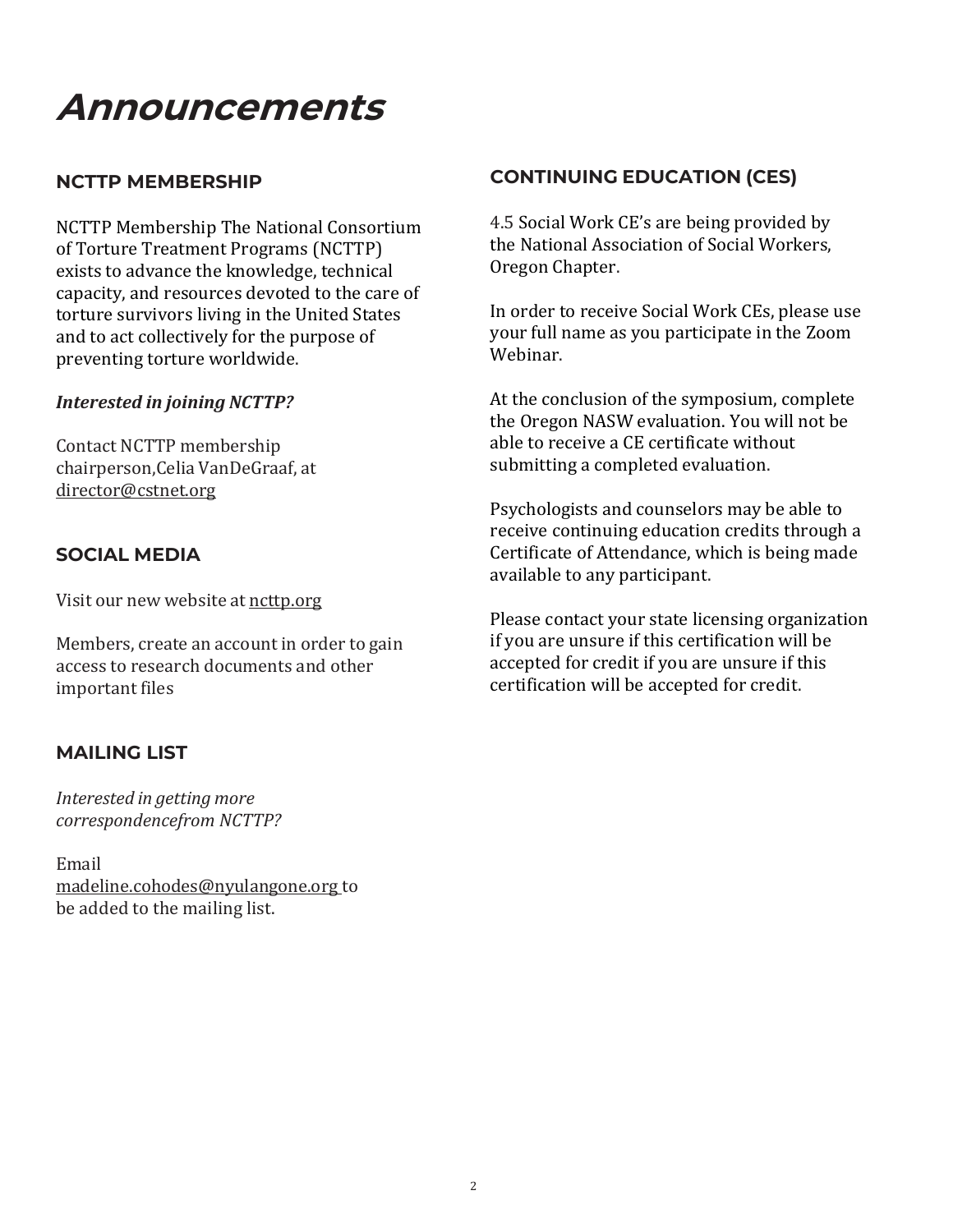Schedule of Events

#### **12:00 INTRODUCTION**

*Jose Quiroga, MD NCTTP Symposium Founder and Organizer*

*Amelia Roeschlein DSW, MA, LMFT National Council for Mental Wellbeing*

*Hawthorne Smith, PhD ExecutiveDirector PSOT, President, NCTTP*

#### **12:05 KEYNOTE**

#### **The Istanbul Protocol – Overview of updates on psychological aspects.**

*Felicitas Treue, MA Co-founder and former General Coordinatorof the Colectivo Contra la Tortura y la Impunidad (CCTI) in Mexico.*

#### **1:05 INKESHAGITARAMO**

*Interactive dancing from Rwanda*

#### **1:25 KEYNOTE**

**Family-Based Mental Health Promotion for Refugees Resettled in the US: Community Partnerships and the Role of Implementation Science**

*Theresa S. Betancourt, ScD, MA Salem Professor in Global Practice, Director,Research Program on Children and Adversity*

*Rilwan Osman, MSW Maine Immigrant and Refugee Services*

*Lila K. Chamlagai, MPH Candidate Brown University School of Public Health*

#### **2:25 5 MINUTE BREAK**

#### **2:30 POSTER PRESENTATION**

**National Consortium of Torture Treatment Programs' Data Project: Status Report and Future Directions**

*Megan Berthold, PhD LSCW Chair of NCTTP Research and Data Committee*

*Brian MacMillan, MSc Bellevue Program for Survivors of Torture*

*Martin Hill, PhD Heartland Alliance Marjorie Kovler Center*

#### **2:45 IRCT RESEARCH UPDATE**

**Global Data Collection and Upcoming Research Themes**

*Lisa Henry, IRCT Secretary-General*

#### **3:00 ORAL PRESENTATION**

**Covid-19 Effects among Refugee and AsylumSeekers in Treatment: A Qualitative Study**

*Lin Piwowarczyk, MD, MPH Boston Center for Refugee Healthand Human Rights*

#### **3:20 ORAL PRESENTATION**

**The Experiences of Asylum Seekers to the United States During the Covid-19 Pandemic**

*Dustin Kee, BA Medical Student Icahn School of Medicine at Mount Sinai*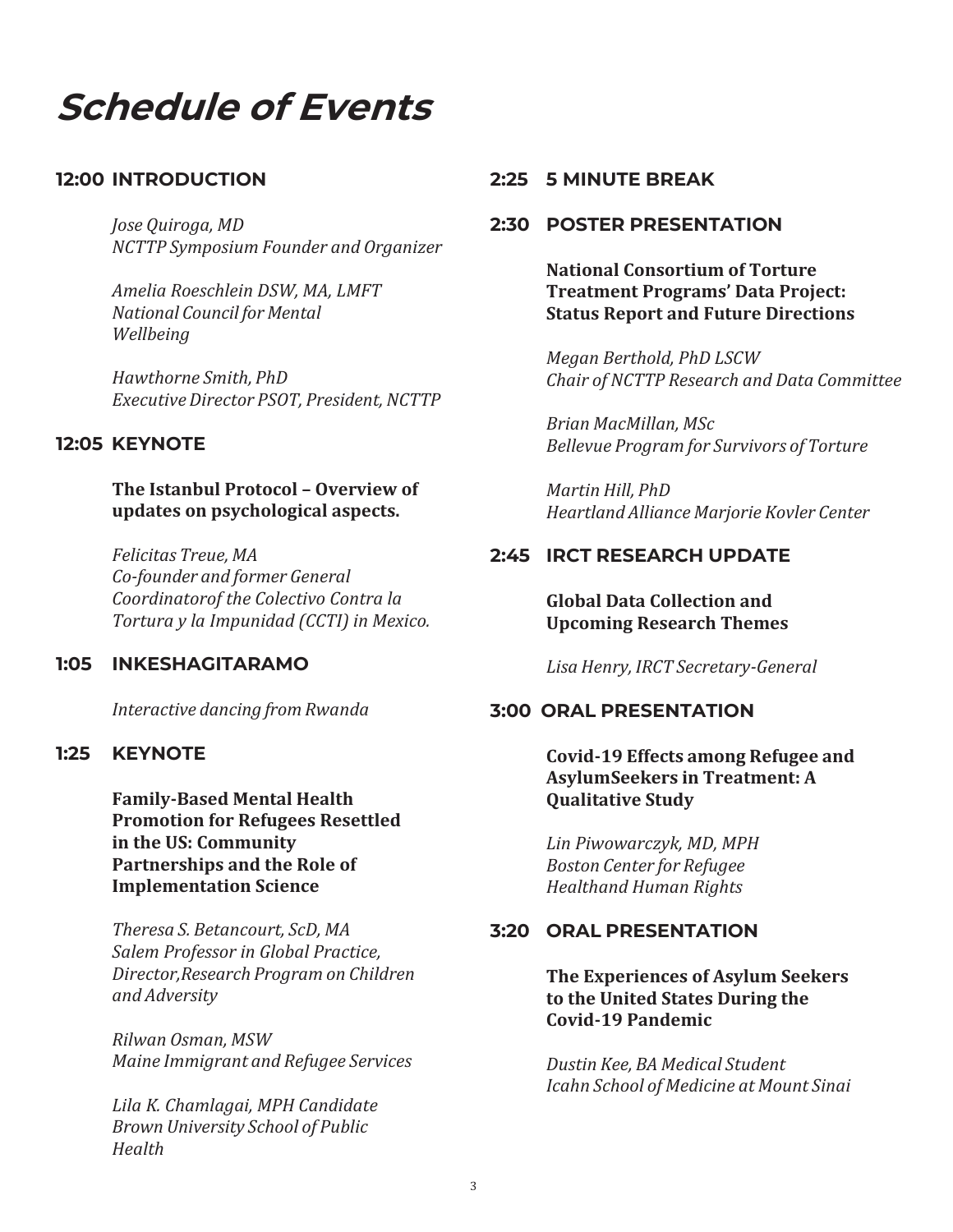*Mahalya Gogerly-Moragoda, BS Medical Student, Icahn School of Medicineat Mount Sinai*

*Kevin Molyneux, MD Chief Resident Emergency Medicine, Mount Sinai Morningside*

## **3:40 20 MINUTE BREAK**

## **4:00 ORAL PRESENTATION**

**Thriving: Predictors of thriving among war-trauma survivors**

*Jennifer J Esala, PhD Center for Victims of Torture*

*Kathleen O'Donnell Burrows,MSW, MPP, LICSW Center for Victims of Torture*

*Sabrina Roowala, MPH Center for Victims of Torture*

#### **4:20 POSTER PRESENTATION**

**Reclaiming Dignity and Reconstructing Social Networks Through a Personal & Collective Lens; The Transformative Impact of Photovoice Groups with Survivors of Torture.**

*Mary Black Heartland Alliance Marjorie Kovler Center*

## **4:35 CHAIR DANCE**

#### **4:40 ORAL PRESENTATION**

**Clinical Sharebacks of SOT Treatment Progress: A Novel Therapeutic Intervention Approach**

*Meghan Colpas, M.A., Graduate Student Clinician University of Denver*

#### **5:00 ORAL PRESENTATION**

**Individual vs. Interpersonal: Widening the Lens of Mental Health to Accommodate Non-Western Models in Torture Treatment.**

*Paul Witte, LPD St. Louis Partnership for Survivorsfor Torture and War Trauma*

*Abigail MacDonald, LCSW St. Louis Partnership for Survivorsfor Torture and War Trauma*

## **5:20 POSTER PRESENTATION**

**Impacts of Traveling Through the Darién Gap on Torture Survivors**

*Madeline L. Cohodes, BA-MPH Candidate at New York University*

*Brian MacMillan, MSc Research and Data Manager PSOT*

## **5:35 ORAL PRESENTATION**

**Utilization of group psychosocial support to increase transnational caregiver wellbeing**

*Emily S. Ledesma, LCSW Heartland Alliance Marjorie Kovler Center*

*Dr. Martin Hill, PhD Heartland Alliance Marjorie Kovler Center*

*Rihab Yako, MAPS, MSW Heartland Alliance Marjorie Kovler Center*

#### **5:55 CONCLUSION**

*Hawthorne Smith, PhD ExecutiveDirector PSOT, President, NCTTP*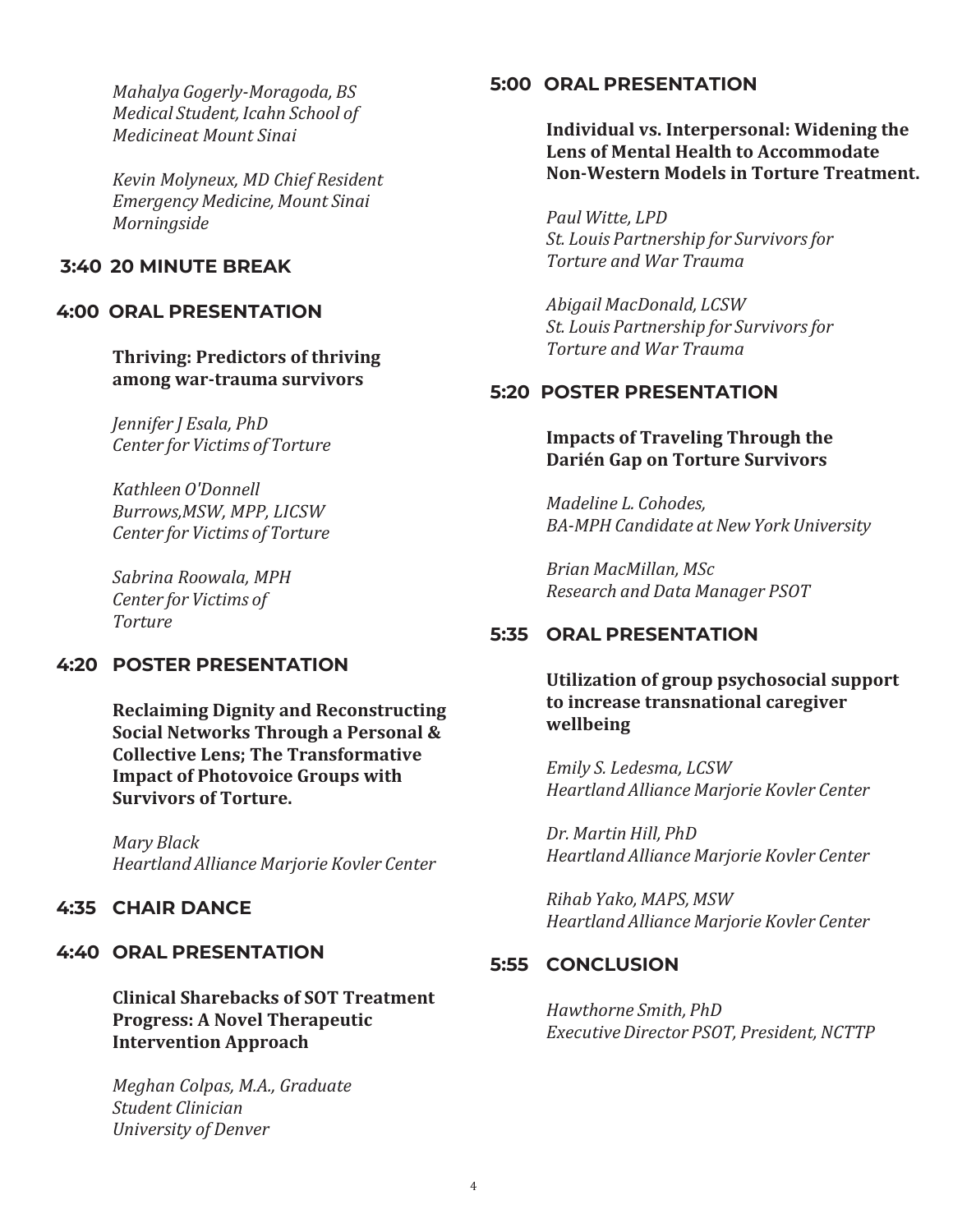# Presenter Bios and Abstracts

# **12:00 INTRODUCTION**

*Jose Quiroga, M.D. NCTTP Symposium Founder and Organizer*

*Amelia Roeschlein DSW, MA, LMFT National Council for Mental Wellbeing*

**José Quiroga, MD** is the former medical director and co-founder of the Program for Torture Victims in Los Angeles. An authority on torture and trauma issues, he has worked in the rehabilitation of torture victims for more than 45 years. Arriving in America after the Pinochet military coup in Chile forced him to flee his native country, Dr. Quiroga has been assistant professor at UCLA in the School of Medicine and Public Health, has served as associate director of Preventive Cardiology at UCLA and is former vice president of the International Rehabilitation Council for Victims of Torture based in Copenhagen. Dr. Quiroga currently serves on the Local and National Board of the Physicians for Social Responsibility, Los Angeles. Dr. Quiroga has published on public health, human rights and torture. He has been a member of the Editorial Advisory Board of Torture Journal since 2002 and he has been a member of the International Forensic Expert Group (IFEG) of International Rehabilitation Council for Torture Victims (IRCT) since 2005.

**Amelia Roeschlein, DSW, MA, LMFT** is a licensed clinician who has led behavioral health programs and trained behavioral health providers for the past twenty years. She is currently a consultant at the National Council for Mental Well Being with her portfolio in Resilience Oriented Trauma Informed Care and Integrated Health. She completed her doctorate at USC with a focus on innovation and creating large scale social change through transdisciplinary training of mental health practitioners, and a fellowship in Leadership, Equity Advancement and Diversity. Dr.Roeschlein

has published research and has expertise on the subject of harm reduction in re-entry and incarcerated populations, interpersonal violence including healing families and survivors of domestic violence, personality disorders, cooccurring disorders, trauma-informed care, compassion cultivation, clinical supervision, adaptive leadership and integrated team-based healthcare.

**Dr. Hawthorne Smith, PhD** is a licensed psychologist and the Director of the Bellevue Program for Survivors of Torture. He is also an Associate Clinical Professor at the NYU School of Medicine in the Department of Psychiatry. Dr. Smith received his doctorate in Counseling Psychology (with distinction) from Teachers College; Columbia University. Dr. Smith had previously earned a Bachelor of Science in Foreign Service from the Georgetown University School of Foreign Service, an advanced certificate in African Studies from Cheikh Anta Diop University in Dakar, Senegal, as well as a Masters in International Affairs from the Columbia University School of International and Public Affairs. Among his clinical duties, Dr. Smith has facilitated a support group for French-speaking African survivors of torture for the past 25 years. He also speaks extensively at professional conferences and seminars on providing clinical services for survivors of socio-political violence, and enhancing cross-cultural clinical skills among therapeutic service providers.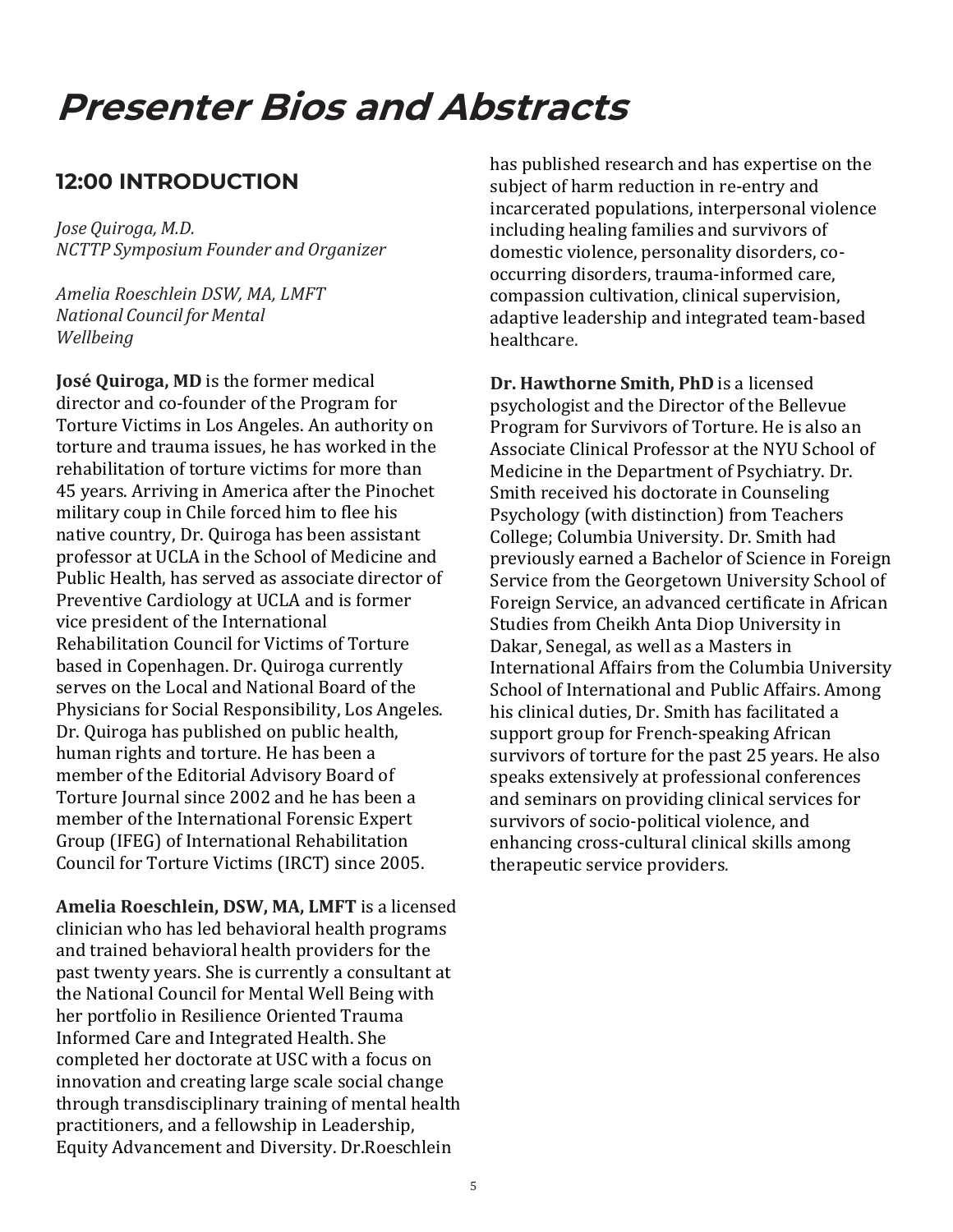# **12:05 KEYNOTE**

**The Istanbul Protocol – Overview of Updates on Psychological Aspects.**



*Felicitas Treue, MA Co-founder and former General Coordinator of theColectivo Contra la Tortura y la Impunidad (CCTI)in Mexico.*

**Felicitas Treue, MA** holds a Master's degree in psychology and a specialization in cognitive behavioural therapy. She has worked in the field of rehabilitation of torture survivors and psychosocial interventions in the context of political violence since 1998 and has trained professionals in documentation of torture in various countries. She is Co-founder and former General Coordinator of the Colectivo Contra la Tortura y la Impunidad (CCTI) in Mexico.

She was a Council member of the International Rehabilitation Council of Torture Victims (IRCT) 2012 - 2015 and is a member of the International Forensic Expert Group (IFEG) of the IRCT. She has participated in the update of the Istanbul Protocol as primary drafter for the chapter on psychological consequences of torture.

# **1:05 INTERACTIVE DANCING FROMRWANDA**

### **INKESHAGITARAMO**

drumming are used as a healing instrument or to build a sense of community. This session will feature traditional dancing predominantly from Rwanda

## **1:25 KEYNOTE**

## **Family-Based Mental Health Promotionfor Refugees Resettled in the US: Community Partnerships and the Role of Implementation Science**

#### **ABSTRACT:**

*Background:* Compared to other youth in the United States, refugee youth are at increased risk for developing mental health problems. Family functioning and positive parenting interactions are closely linked to youth wellbeing. Community partnerships with Maine Immigrant and Refugee Services and Jewish Family Services have informed the adaptation of a family strengthening intervention [FSI] for implementation in Somali Bantu and Bhutanese refugee communities in the Greater Boston and Springfield, Massachusetts areas.

*Methods:* Through collaborating with community, academic, and social service providers, researchers administered an evidence-based, home-visiting intervention to 102 refugee families for a feasibility and acceptability pilot study randomized to treatment (N=53, 52%) and control (N=49, 48%) conditions. The sample is comprised of 41 Somali Bantu families (40.2%), and 61 Bhutanese families (59.8%), with148 adults and 206 children/youths' participants. The mean age is 40.42 (SD=9.11) for adults and11.94 (SD=3.00) for children/youths, with an average household size of 5.5 members. At baseline, statistically significant relationships between PTSD symptoms and trauma exposure were found in adults and youths (10-17 y/o). Significant associations were also found between mental health (HSCL- 25) and daily hardships in adults, with the Somali Bantu participants reporting higher rates of trauma prevalence compared to Bhutanese participants.

Among many African communities, dancing and

*Interpretations:* The intervention was feasible and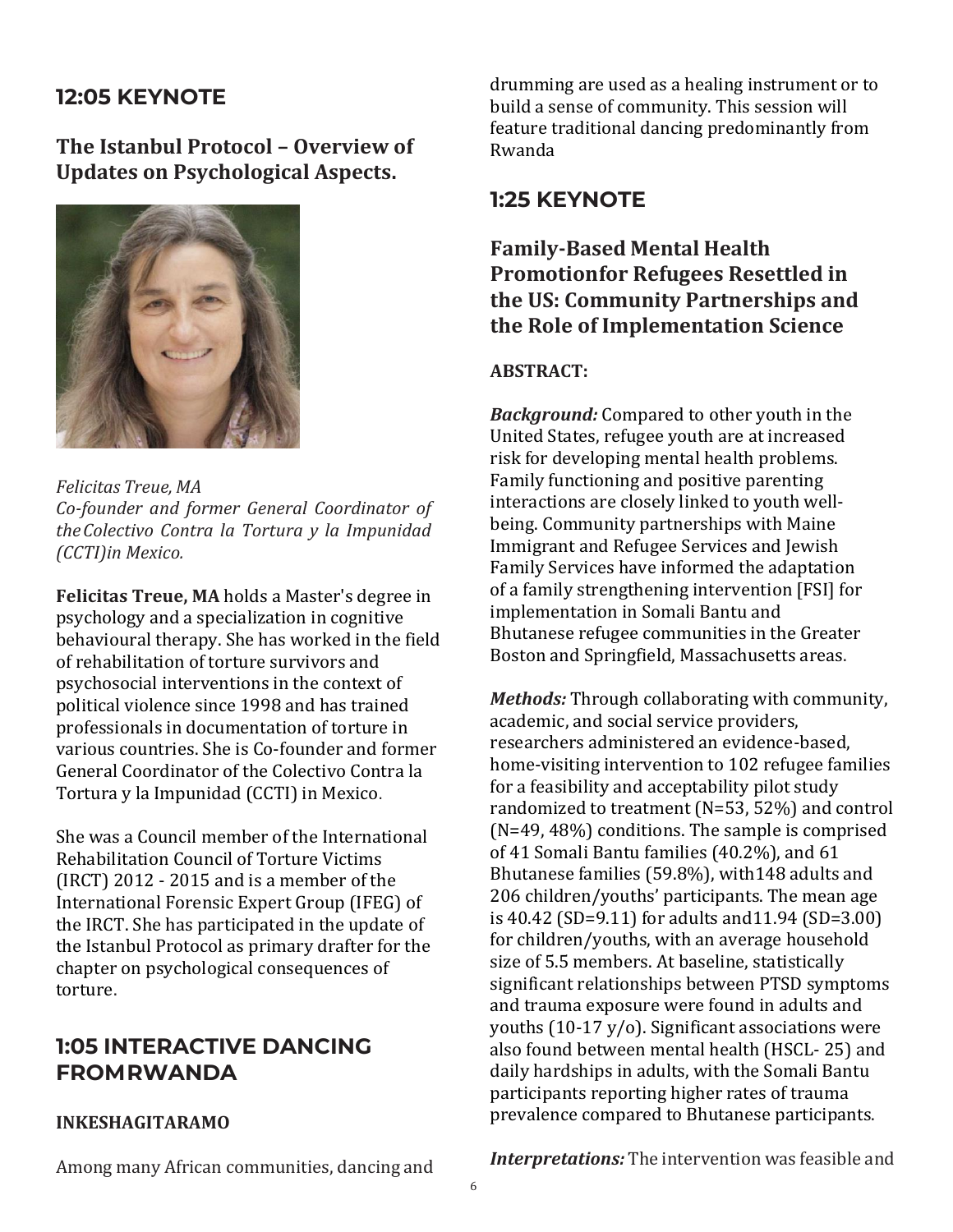acceptable as delivered by refugees, for refugees in community settings. Implementation barriers addressed using the Collaborative Team Approach included literacy/within-family language barriers, intense case management needs, and challenges scheduling home visits. In light of the COVID-19 pandemic, provider challenges include barriers to home-visiting. Technology was used to enhance supervision of community health workers and access to FSI-R despite the inability to visit home directly. In addition, to better respond the service needs and to better facilitate the service delivery, we are in the process of developing a digital application for the family strengthening intervention and a participatory process to adapt the intervention for resettling Afghan families in the US.

*Principal Conclusions:* Findings from this study are being used to adapt and improve the Family Strengthening Intervention for Refugees and include tools to support remote delivery due to challenges brought by the Covid-19 pandemic and to respond to the recent Afghan resettlement. Analyses will investigate impact of mental health outcomes as well as measuring behavioral change to improve provider training delivery of the intervention, and increase the reach of the FSI interventions amongst a wide range of resettling refugee families in the US.

*Key words:* Youth & adolescents, evidencebased intervention, community-based participatory research, Refugees

#### **BIOS:**



**Theresa S. Betancourt, ScD, MA** is the inaugural Salem Professor in Global Practice at the Boston College School of Social Work and Director of the Research Program on Children and Adversity (RPCA). Her primary research interest is to understand the protective processes that contribute to risk and resilience in the mental health and development of children and adolescents facing adversity in a variety of cultures and settings. Dr.Betancourt has led several initiatives to adapt and test evidence-based behavioral and parenting interventions for children, youth, and families facing adversity due to poverty, illness, and violence. Dr.Betancourt additionally focuses on strategies for scaling out these interventions using implementation science approaches. Currently, Dr. Betancourt leads an intergenerational study of war/prospective longitudinal study of war-affected youth in Sierra Leone; a home-visiting early childhood development (ECD) intervention to promote enriched parent- child relationships and prevent violence that can be integrated within poverty reduction/social protection initiatives in Rwanda; and community-based participatory research on family-based prevention of emotional and behavioral problems in refugee children and adolescents resettled in the U.S. through the collaborative development and evaluation of parenting programs led by refugees for refugees that can be linked to prevention services involving refugee community health workers. Dr. Betancourt served on the advisory board for the 2021 UNICEF State of the World's Children report, advised the 2021 Amnesty International on a key advocacy report on mental health in Sierra Leone, serves on a high-level World Health Organization Mental Health Gap Topic Expert Group (TEG), the Lancet Commission on Gender Based Violence and Maltreatment of Young People, and serves as a thematic advisor for the United States Institute of Peace (USIP) for a series of workshops on Violent Extremist Disengagement, Reconciliation, Trauma Recovery.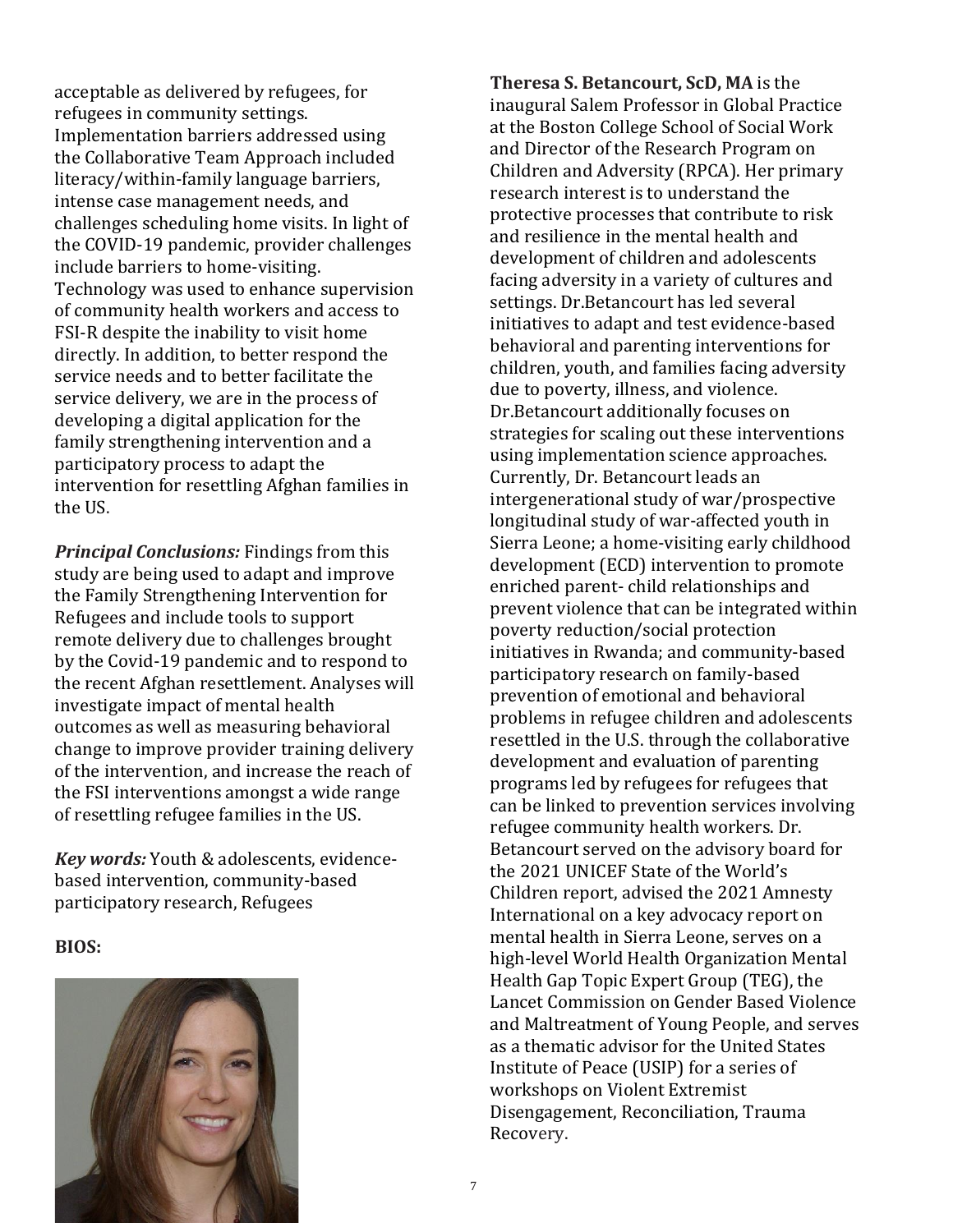

**Rilwan Osman, MSW** was born in Somalia and lived in a refugee camp in Kenya for more than 10 years prior to arriving to the U.S in 2004. Rilwan earned his high school diploma through the Job Corps program, studied at Central Maine Community College, earned his Bachelor's from the University of Maine at Augusta and MSW from the University of New England. In 2008, Rilwan formed an organization to educate and empower Somali Bantus in the Lewiston-Auburn area. It started with providing youth programs like soccer, academic support, and juvenile justice workshops but expanded to educating parents with literacy and citizenship programs. Rilwan's organization, now called Maine Immigrant and Refugee Services, offers behavioral health services and helps resettle Afghans in the state of Maine.

**Lila K. Chamlagai BA** was born and raised in a Bhutanese refugee camp in eastern Nepal. In the early 1990s, the Bhutanese regime expelled his parents and 100,000 other Nepali-speaking southern Bhutanese. Lila's parents ended up in makeshift bamboo and plastic huts in the Goldhap refugee camp. After living in the camp

for almost 17 years, Lila and his family were resettled in Springfield, MA, in 2011. Lila graduated from Springfield Central High School with a prestigious Bill and Melinda Gates Foundation's: Gates Millennium Scholarship (GMS), a full-ride college scholarship. In addition, Lila is also the recipient of the Asian and Pacific Islander Scholarship (APIA), Community Foundation of Western Massachusetts Scholarship, and Elmira College Trustee Award. Currently, he serves as a Youth Community Advisory Board (CAB) member for the Refugee Behavioral Program at the Research Program on Children and Adversity at Boston College School of Social Work and an interviewer/ translator with the documentary project, "An untold story of Bhutanese American." Lila's Op-Ed articles and commentaries have appeared in several media. He received his Bachelor's of Science from Elmira College in 2019 and is currently a second-year Masters in Public Health candidate at the Brown University School of Public Health. Lila's Impact on the presentation could focus more on the History and Background of both Somali/ Bhutanese refugees' populations. He will also touch on his experience of working as a CAB member.

# **2:25 5 MINUTE BREAK**

# **2:30 POSTER PRESENTATION**

# **National Consortium of Torture Treatment Programs' Data Project: Status Report and Future Directions**

## **ABSTRACT:**

The NCTTP is conducting a chart review of data collected for treatment and funding report purposes by NCTTP member centers on a nonprobability sample of torture survivors. We will share a status report of the project, highlighting major developments such as establishing new Institutional Review Board oversight and moving our existing data to its new location. We will discuss future e directions of the project and the how the data may be used to inform programmatic and policy decisions as well as advocacy efforts.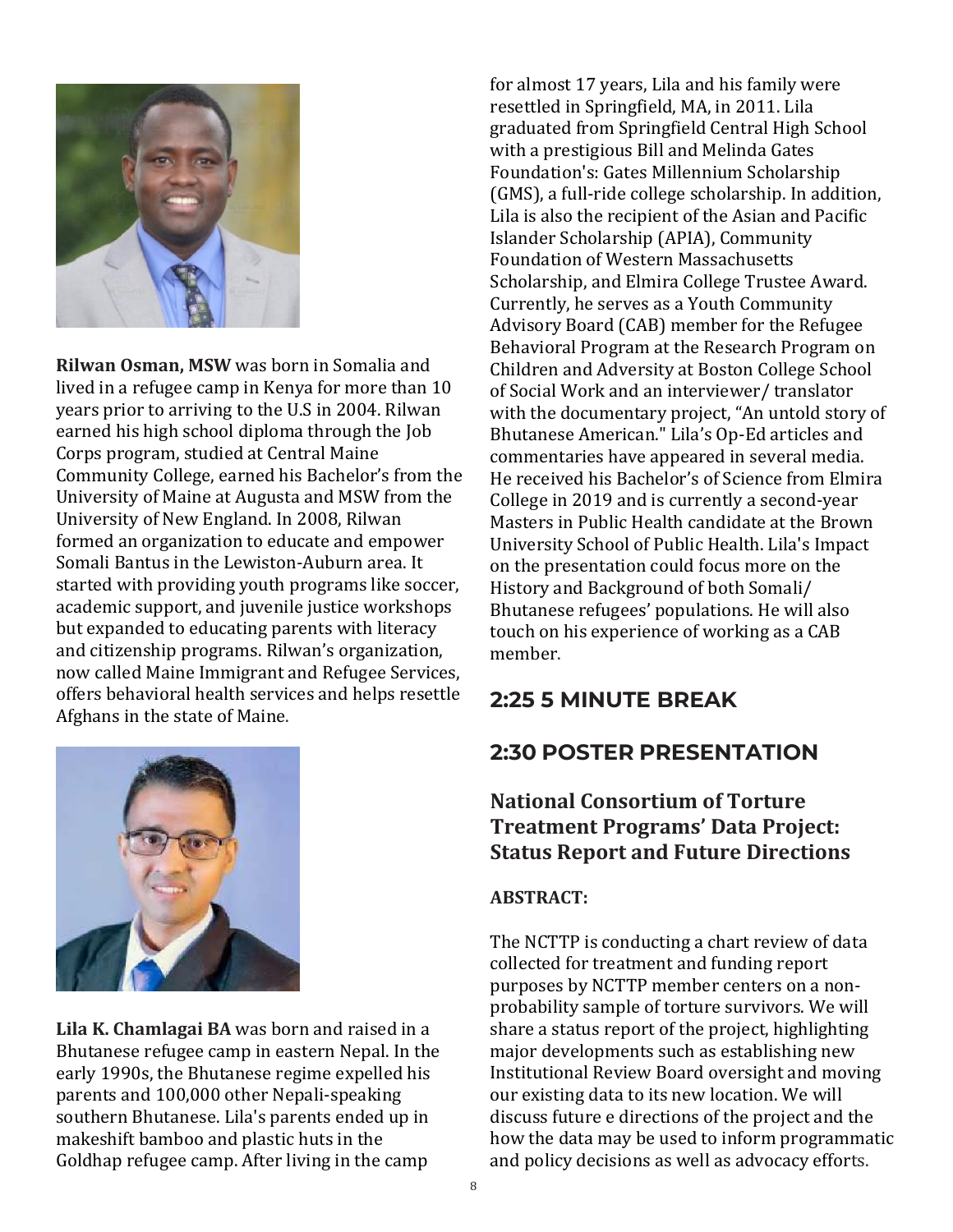*Key words:* NCTTP, torture, data, functionaloutcomes

## *Objectives:*

a. Describe at least two major developments to the NCTTP Research and Data Project over the last year.

b. Characterize the survivors served by the NCTTP.

c. Identify next steps in the ongoing work of theNCTTP Research and Data Project.

## **BIOS:**

**Megan Berthold, PhD, LCSW** is an Associate Professor at UConn's School of Social Work, a research collaborator with Khmer Health Advocates, and Chair of NCTTP's Research & Data Committee. She has worked with torture survivors since 1987 in the US and Asia and has testified extensively in U.S. Immigration Court. She served as a therapist from 1998 to 2011, and later Director of Research and Evaluation, with the Program for Torture Victims. She has conducted National Institute of Mental Health- funded research examining the prevalence of mental and physical health consequences among Cambodian survivors and has published widely. She has served on the Torture Journal's Editorial Advisory Board since 2016. The National Association of Social Workers selected Dr. Berthold as the 2009 National Social Worker of the Year.

**Brian MacMillan, MSc** is the Research and Data Manager for the Bellevue Hospital Program for Survivors of Torture and is managing the data and IRB for the NCTTP's Research and Data Project. He has over thirty years of experience doing research, analytics and data-related advocacy work in areas including the neurobiology of leadership, male sexual assault, and fixed income derivatives trading. He is currently working on applying machine learning algorithms to outcomes assessments of torture survivors.

**Martin Hill, PhD** is Associate Director, Research and Evaluation at Heartland Alliance Marjorie

Kovler Center and President of his own research and consulting firm, VIP Research and Evaluation. He has over thirty years of applied research experience within government, academia, nonprofit, and for- profit settings conducting program evaluation, needs assessment, and survey research. Prior to coming to Kovler Center, Dr. Hill was Director of the Carl Frost Center for Social Science Research at Hope College. He received post-graduate research training with the U.S. Department of Justice, Federal Bureau of Prisons where he worked on a national longitudinal study evaluating drug treatment programs in the federal prison system. Dr. Hill holds a PhD from Western Michigan University in sociology, specializing in medical sociology and applied research and evaluation.

# **2:45 IRCT RESEARCH UPDATE**

# **Global Data Collection And Upcoming Research Themes**

*Lisa Henry IRCT Secretary-General*

Lisa is responsible for visionary leadership of the IRCT global secretariat team as they support the 160 member centers in the implementation and achievement of the strategic objective of the IRCT: Life after torture: improved quality of life for torture victims worldwide. Lisa's responsibilities include ensuring financial sustainability, strong membership engagement and results and a well-run organization with good staff welfare. Lisa is primary liaison with the Executive Committee of the IRCT. Before coming to IRCT Lisa had a distinguished career that started as a US Peace Corps Volunteer in Niger and includes more than 20 years as a manager of humanitarian response. Her major focus areas have been the humanitarian principles and transparent accountability to stakeholders. She has a Bachelor of Arts from University of Michigan and a Master of Science, Non-Profit Management, from the Graduate School of Management and Urban Policy at the New School for Social Research in New York City. Lisa is mom to 4 children and married to Hans.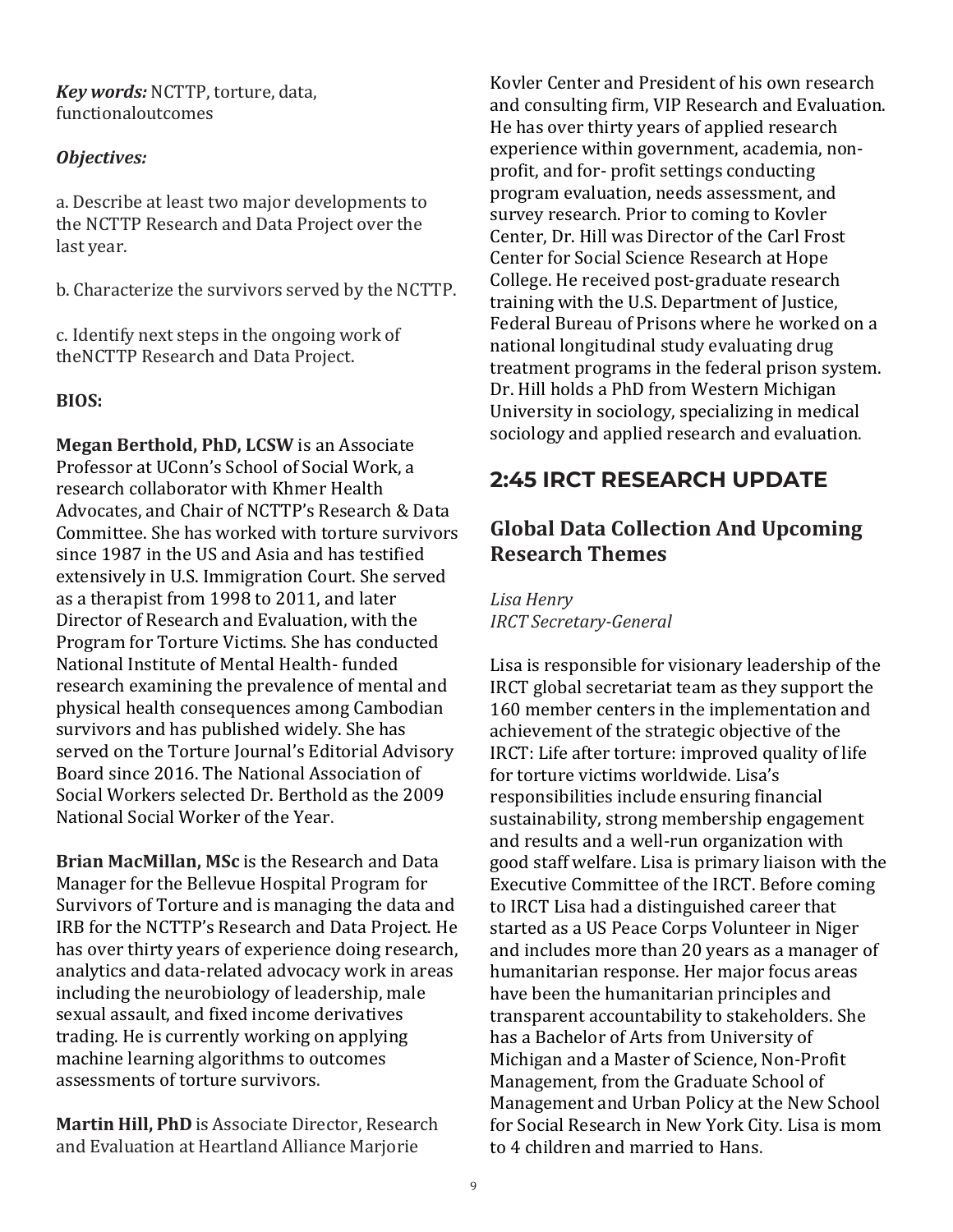# **3:00 ORAL PRESENTATION**

# **Covid-19 Effects among Refugee and Asylum Seekers in Treatment: A Qualitative Study**

#### *Lin Piwowarczyk, MD, MPH,*

*Boston Center for Refugee Health and Human Rights Immigrant and Refugee Health Center, Boston MedicalCenter, Department of Psychiatry, Boston Medical Center*

*Tanjeena Pachway, MPH Boston Center for Refugee Health and Human Rights*

*Lay Htee Hai Boston Center for Refugee Health and Human Rights*

*Houda Chergui, MPH Boston Center for Refugee Health and Human Rights,Immigrant and RefugeeHealth Center, Boston MedicalCenter*

*Tithi Baul Department of Psychiatry, Boston Medical Center*

#### **BIO:**

**Dr. Lin Piwowarczyk, MD, MPH,** Co-Founder and Director of the Boston Center for Refugee Health and Human Rights (BCRHHR), is a psychiatrist at Boston Medical Center, board certified in Psychiatry and Internal Medicine. She first began working with refugees in 1993. Dr. Piwowarczyk served on the Executive Committee of the National Consortium of Torture Treatment Programs between 2002 and 2021, and is its immediate past President. In 2009, she was awarded the Sarah Haley Memorial Award for Clinical Excellence from the International Society for Traumatic Stress Studies. She is also a recipient of the Local Legends Award from the National Library of Medicine that honors female physicians and with BCRHHR colleagues, the Kenneth B. Schwartz Compassionate Caregiver Award Honorable Mention. A Distinguished Fellow of the American Psychiatric Association, she has presented on the topic of torture, locally, nationally, and

internationally and has published several articles in various medical journals.

#### **ABSTRACT:**

*Background:* Covid-19 has disproportionately affected BIPOC and immigrant communities. Less known is its impact on asylum seekers and refugees. Our goal was to identify concerns related to Covid-19 given societal distress.

*Methods:* 97 patients, mostly torture survivors seen between 3/11/2020 and 4/21/2020 at the Boston Center for Refugee Health and Human Rights were systematically asked four structured qualitative questions during clinical treatment: (1) Are you worried? (2) How are you dealing with it? (3) Did you worry when you came to your appointment? (4) Did it remind you of something? We conducted an inductive thematic analysis and identified themes using NVivo.

*Results:* Patients were from 22 countries, ages 27- 92, and 66% were female. Prominent themes included: major fears and worries, forms of prevention and avoidance, coping mechanisms, reminders of the past, the role of the news and the appreciation of telehealth.

*Conclusion:* Refugees and asylum seekers face enhanced risks in part related to service industry occupations. These stressors are further compounded by reliance on public transportation, fear for family at home, traumatic memories, and previous epidemics. Also notable are the role of faith in coping, and family concerns from home for what was happening in the USA.

*Keywords:* COVID-19, refugees, asylum seekers,torture

#### **Objectives**

a. Identify concerns related to Covid-19 of asylumseekers and refugees within an urban trauma and torture mental health treatment center

b. Describe prevention strategies against contracting Covid-19 and coping mechanisms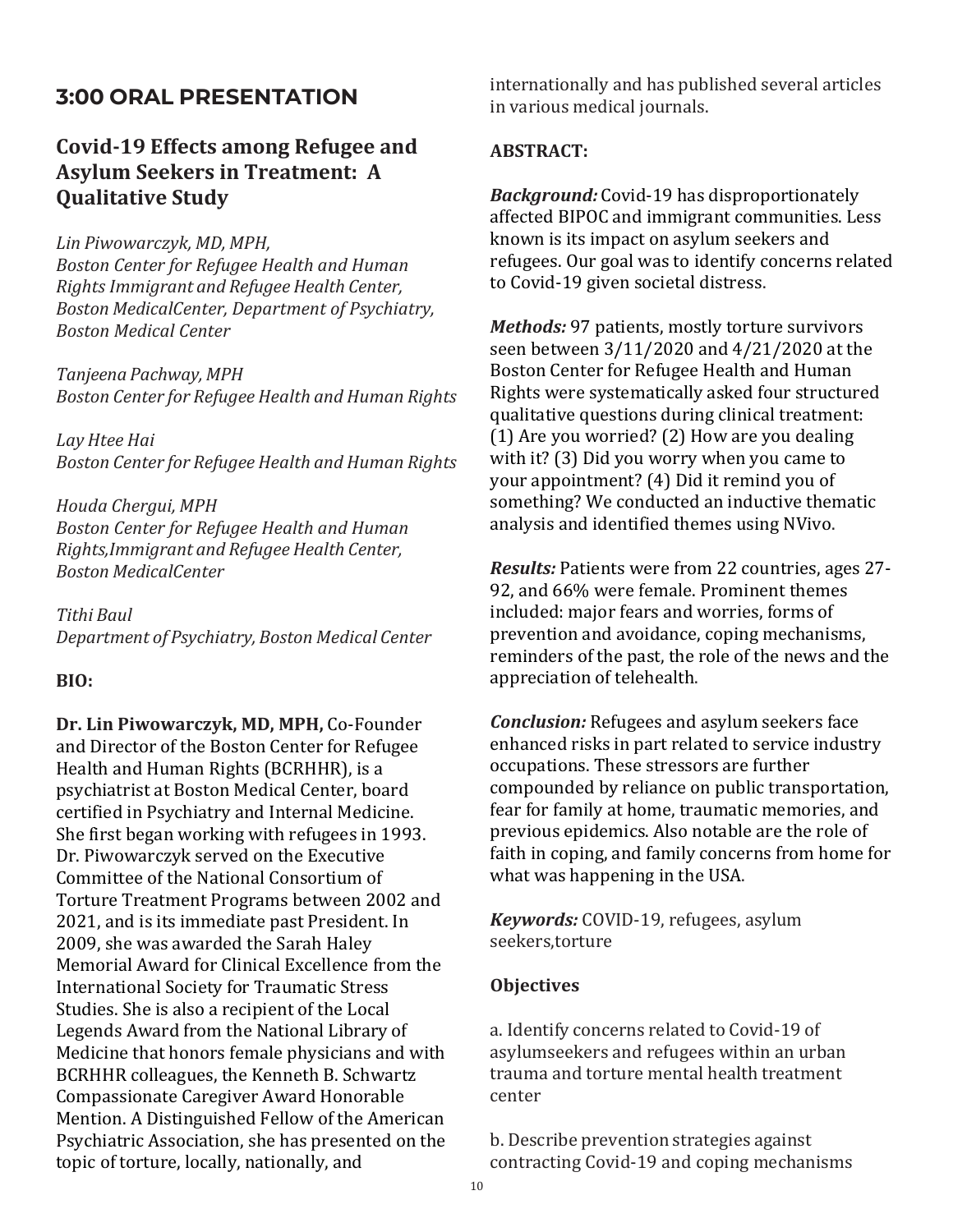among asylum seekers and refugees within an urban trauma and torture mental health treatment center

c. Describe stressors for asylum seekers and refugees related to distance from their families and support systems, and traumatic memories of war and previous epidemics in their home countries

# **3:20 ORAL PRESENTATION**

# **The Experiences of Asylum Seekers to The United States During The COVID-19 Pandemic**

*Dustin Kee, BA Medical Student Icahn School of Medicine at Mount Sinai*

*Mahalya Gogerly-Moragoda, BA Medical Student, Icahn School of Medicine at Mount Sinai*

*Kevin Molyneux, BA Chief Resident, Emergency Medicine,Mount Sinai Morningside*

## **ABSTRACT:**

*Background:* Significant barriers to accessing healthcare and social services which asylum seekers to the United States previously faced were exacerbated by the pandemic. This study aimed to uncover the impact of the first year of the COVID-19 pandemic on asylum seekers including socioeconomic stressors and access to medical information, healthcare, and testing.

*Method:* We conducted 15 semi-structured, indepth interviews with adult asylum seekers to the U.S. and systematically analyzed the resulting transcripts using a consensual qualitative research approach.

*Results:* The data yielded six domains: (1) knowledge and understanding of COVID-19; (2) attitudes and practices relating to COVID-19 precautions; (3) experience of COVID-19 symptoms; (4) current physical and mental health; (5) access to and interaction with health care; (6) discrimination basedon asylum status.

*Conclusion:* Although participants had knowledge about COVID-19's communicability and regularly use masks, their living conditions frequently hindered their ability to quarantine and isolate and their lack of insurance was often a deterrent to them seeking medical care. Notably, immigration status was not a factor discouraging participants from seeking care during the pandemic. The findings build on existing knowledge about this community and may help define areas where support and services can be expanded in the current and future pandemics.

*Key Words:* COVID-19, asylum seeker, healthdisparities, healthcare

## **BIOS:**

**Dustin Kee, BA** is a third-year medical student at the Icahn School of Medicine at Mount Sinai. He previously served as Co-Lead for the ACCESS team of the Mount Sinai Human Rights Program, helping connect clients to social services and healthcare. He received a Bachelor's degree in Biology and Anthropology from Washington University in St. Louis and spent a gap year before medical school interning under the Medical Director of a community health center.

**Mahalya Gogerly-Moragoda, BS** is a second-year medical student at the Icahn School of Medicine at Mount Sinai where she served as Co-Lead Clinic Manager for the Mount Sinai Human Rights Program for a year. She received her Bachelor's degree in Microbiology from the University of Vermont and spent two years working as a Clinical Research Coordinator for cancer clinical trials prior to medical school.

**Kevin Molyneux, MD** is a PGY-3 chief resident in emergency medicine at Mount Sinai Morningside / West. He has an interest in health disparities affecting migrants from Latin America that was developed after working in the border town of Chaparral, New Mexico before medical school at Jefferson. Next year, he will begin a fellowship in Global Emergency Medicine at Columbia.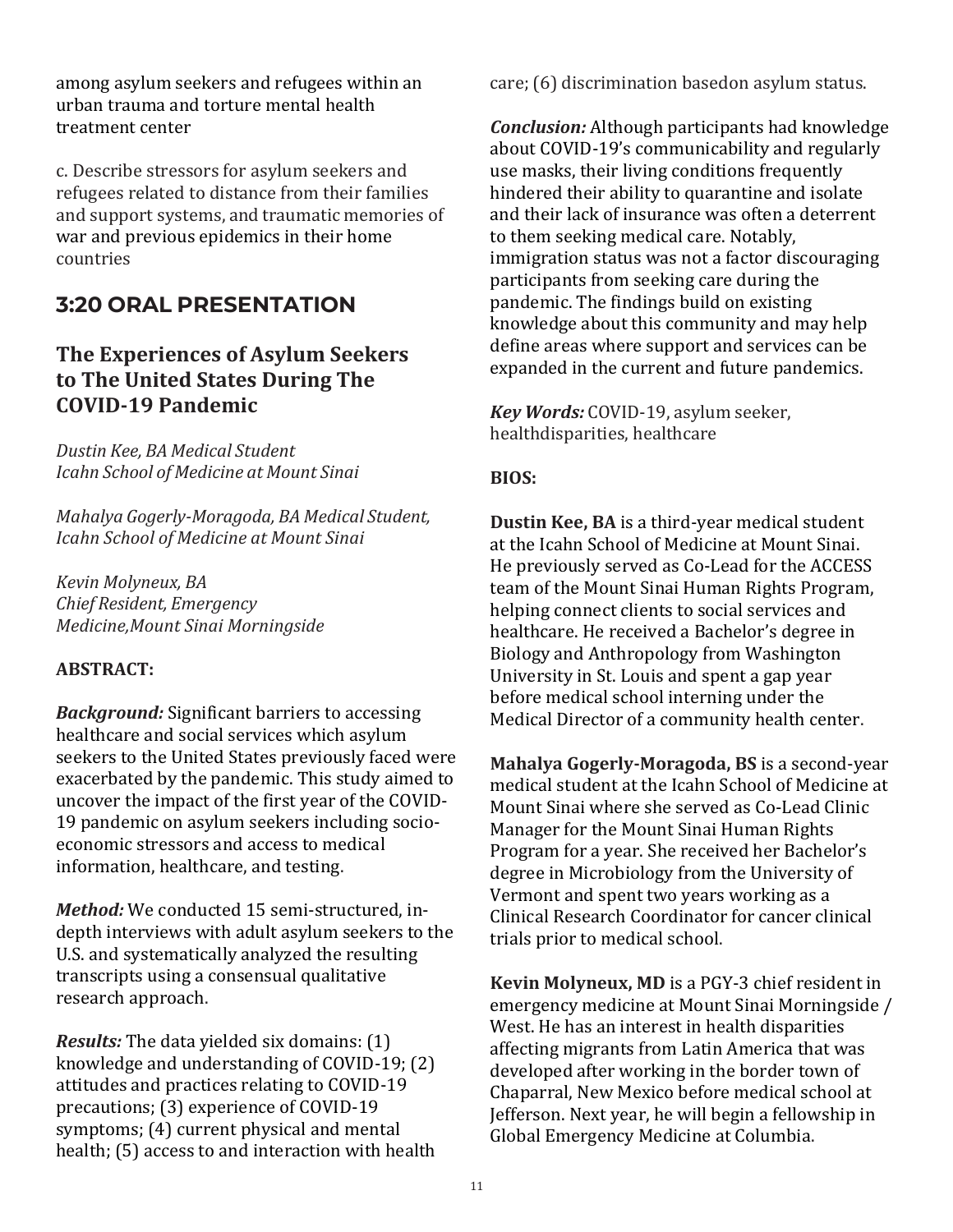# **4:00 ORAL PRESENTATION**

## **Thriving: Predictors of Thriving Among War-trauma Survivors**

*Jennifer J Esala, PhD Center for Victims of Torture*

*Kathleen O'Donnell Burrows, MSW, MPP, LICSW, Center for Victims of Torture*

*Sabrina Roowala, MPH Center for Victims of Torture*

#### **ABSTRACT:**

The right to rehabilitation as envisaged in the Convention against Torture describes the restoration of "physical, mental, social and vocational ability and full inclusion and participation in society". However, research on treatment efficacy has tended to focus on deficitbased clinical outcomes of what individuals lack or need (e.g., PTSD symptoms, depression symptoms, etc.) to the exclusion of strengthsbased outcomes (e.g., quality of life and thriving). Drawing on multivariate analyses of data from a clinical sample of 218 adult, Karen refugees resettled in Minnesota from a randomized controlled trial on an integrated care intervention, we attempt to identify individual and social factors that predict greater quality of life and the capacity to thrive (e.g., engaging in activities for pleasure and seeking personal growth opportunities). Based on our findings we offer suggestions as to how strengths -based clinical outcome indicators might be more intentionally and systematically included in intervention planning and clinical outcome research.

*Key words:* Quality of Life, Thriving, Quantitative,Resilience

#### *Objectives:*

a. Understand key measures and indicators of resilience and thriving b.Become familiar with factors that support and foster thriving c. Consider ways to support thriving among client populations

#### **BIOS:**

**Jennifer J Esala, PhD** is a Research and Evaluation Lead at the Center for Victims of Torture (CVT). She received her Ph.D. in medical sociology from the University of New Hampshire in 2012. Her dissertation traced the life course of anxiety disorders, from initial symptomology to ongoing treatment and recovery. Jennifer currently leads evaluation and research for CVT's U.S. based services and leads an advocacy evaluation project. Previously at CVT, she provided evaluation and research capacity building support to torture treatment center in the U.S. and internationally. She has held other research positions at the Carsey School of Public Policy (formerly the Carsey Institute), the OMNI Institute, and The University of Colorado's Clinical Translational Science Institute.

**KathleenO'Donnell Burrows, MSW, MPP,**

**LICSW**manages two mental health programs serving refugee survivors of torture and/or war trauma in partnership with primary care clinics and providers. Her responsibilities include overseeing the delivery of mental health case management and psychotherapy services, managing staff members, managing program budgets, contributing to program development, overseeing the monitoring and evaluation of program outcomes, and developing partnerships in the community.

**Sabrina Roowala, MPH** is a program evaluation specialist for Center for Victims of Torture. She provides monitoring and evaluation support to domestic programs in St. Paul, St. Cloud, and Atlanta. Sabrina's experience extends to reporting, data visualization, and culturally responsive evaluation methods. Sabrina's interests specifically intersect with how we can incorporate equity and inclusion in our evaluative practices. Sabrina's research prior to joining CVT related to mental health, stigma, and identity within Muslim American populations.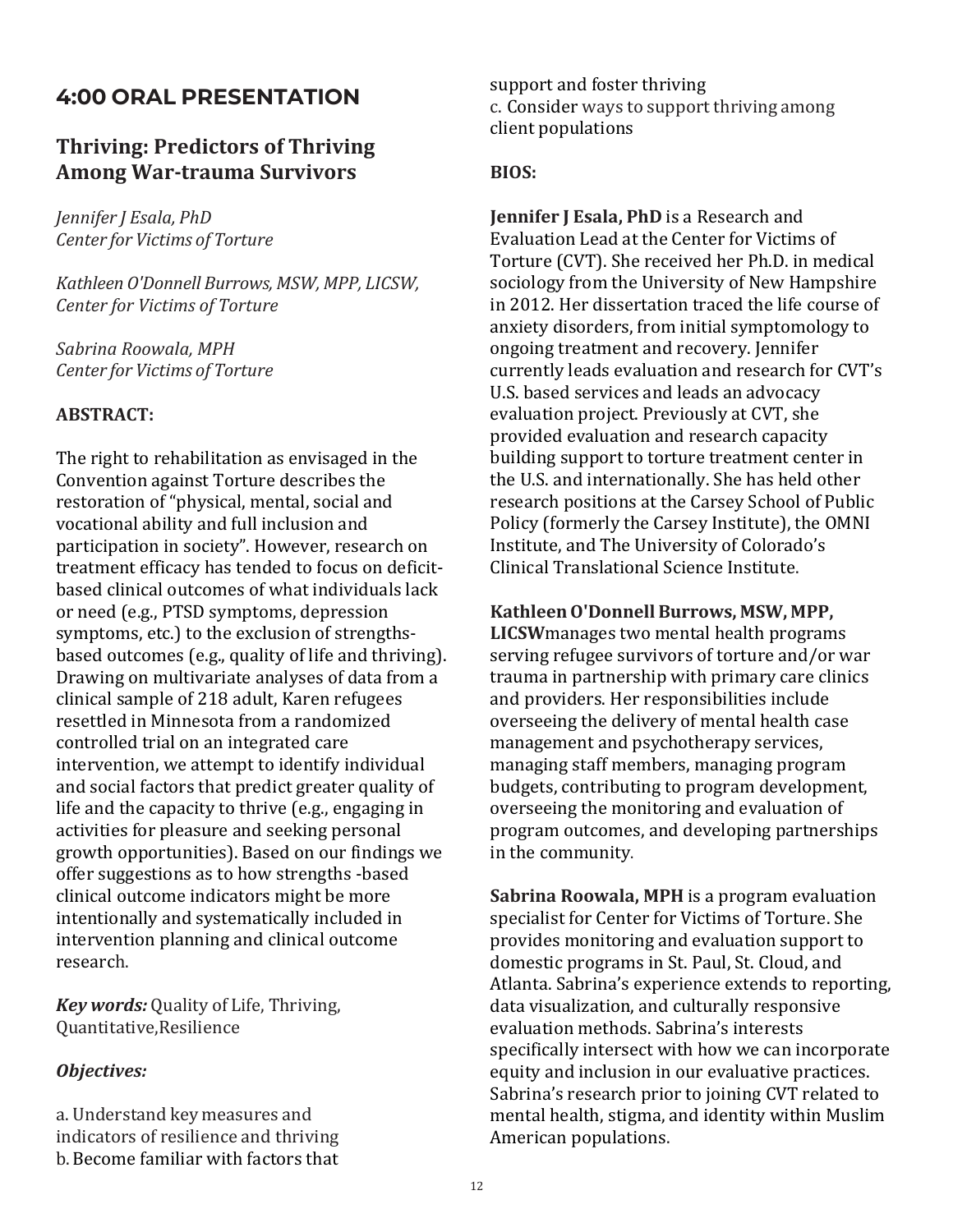# **4:20 POSTER PRESENTATION**

**Reclaiming dignity and reconstructing social networks through a personal & collective lens; The transformative impact of Photovoice groups with survivors of torture.**

*Mary Black Heartland Alliance Marjorie Kovler Center*

### **ABSTRACT:**

*Introduction:* This presentation will share Photovoice methodology, images, and narratives created within a participant self-named "Forced Migration Photovoice Project". Incorporating Judith Herman's healing model, the project highlights use of safe community- based spaces for survivors to connect and co-create opportunities for personal and social transformation.

*Methods:* Since 2014, over 50 Heartland Alliance participants have met in weekly Photovoice summer sessions. In each summer module, cameras and tutorials were provided, followed by sessions sharing and discussing photos. Ultimately each participant selected one photo, composing an accompanying narrative for an end of season exhibition at the Chicago Public Library (CPL). This event, other community venues and an online CPL gallery were offered to the local community. Participant focus groups, conducted with external evaluators at the Kovler Center provided data to assess and inform the adaptation of the project as it moves forward, particularly during COVID. Findings: Samples of thematic analysis from focus groups include themes of belonging, respite from "thinking too much", a sense of family, pride, connection, personal and social impact. Interpretations/Conclusions: Community- based Photovoice methods can provide survivors transformative experiences which contribute to healing and belonging. Photovoice's longstanding tradition with community-based participatory research make it a good fit for future research endeavors.

*Key words:* Community-based interventions, Photovoice, Survivor Voices, Social Networks

#### *Objectives:*

a. Objective 2: Identify elements of collaborating with community partners and survivors to create safespaces for meaningful engagement

b.Objective 3: Articulate and reflect on the qualitativefeedback from survivors to inform future directions and explore research possibilities.

#### **BIO:**

**Mary** Black is an Occupational Therapist with over 20 years of experience working at the Heartland Alliance Marjorie Kovler Center. Mary is primarily responsible for assessing the everyday skills, experiences, strengths, and interest's survivors bring from their home countries, mindful of the ongoing occupational deprivation and adaptations needed to perform everyday life roles and activities in these new and challenging environments. Individual and group Occupational Therapy (OT) interventions are designed to maximize the existing survivor skills, roles and interests while supporting re-establishment of safety, dignity, and social networks, promoting collective cultural, as well as individual self-expression. OT interventions include individual pre-vocational and varied daily life skills support, International Cooking Group, Community Gardening, Community-based Photovoice Groups and seasonal collaborations with Angelic Organics, a rural biodynamic farm.

# **4:40 ORAL PRESENTATION**

**Clinical Sharebacks of SOT Treatment Progress: A Novel Therapeutic Intervention Approach**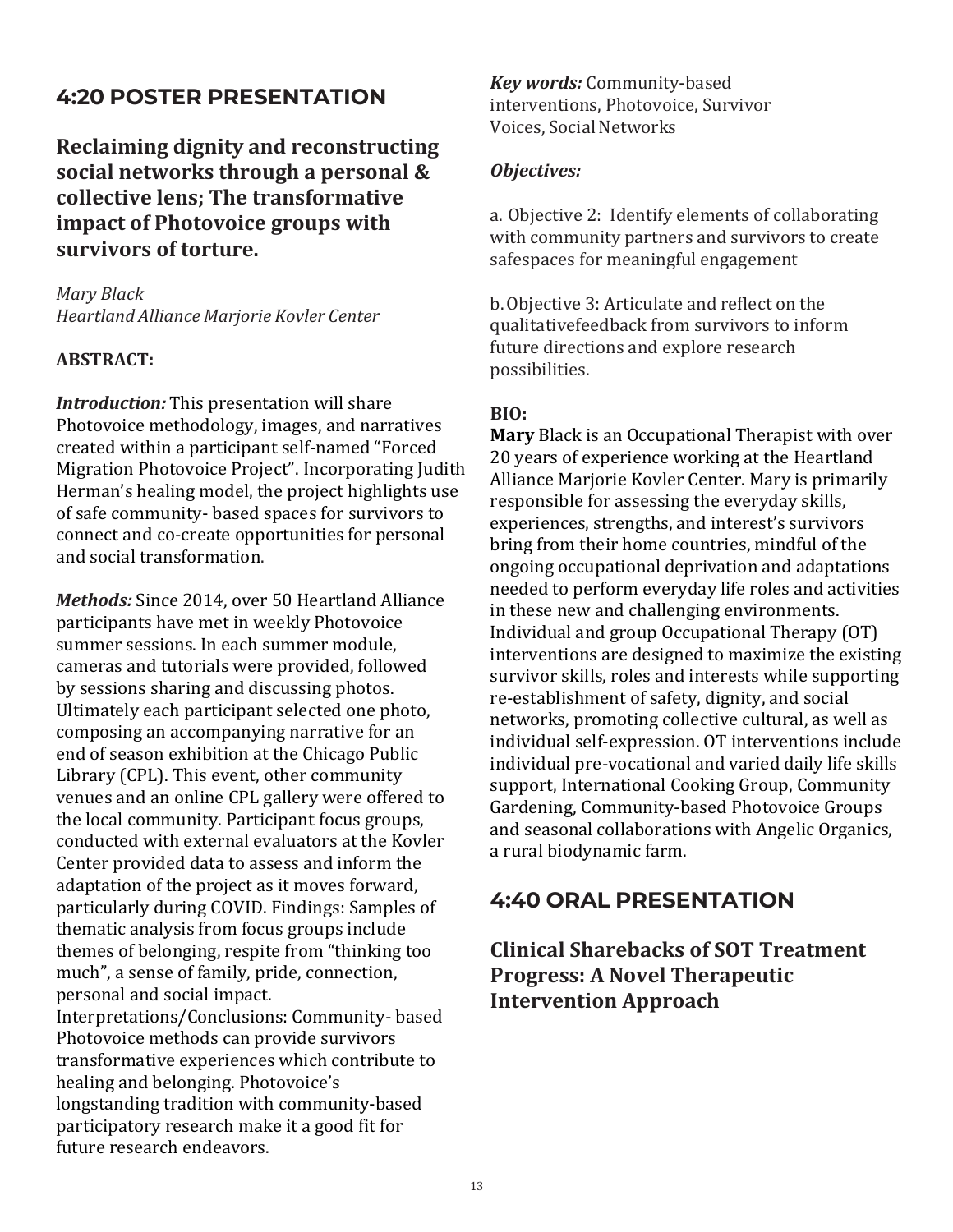*Meghan Colpas, MA, Graduate Student Clinician University of Denver*

*Maria M. Vukovich, PhD, Assistant Research Professor University of Denver*

*Tiamo Katsonga-Phiri, PhD, Clinical Assistant Professor University of Denver*

*Gwen V. Mitchell, PsyD, Associate Professor University of Denver*

### **ABSTRACT:**

This presentation will share a novel direct services approach that incorporates clinical Sharebacks of assessment data and treatment progress between the clinician and the survivor of torture (SoT). Therapeutic assessment feedback has been found to have positive, clinically meaningful effects on treatment (Poston & Hanson, 2010). While several programs track SoT symptom progress throughout treatment (McFarlane & Kaplan, 2012), there is little to no research on clinical programs for SoT that include Sharebacks of assessment data and treatment progress directly with the SoT client. Through a partnership between the University of Denver and the International Rescue Committee, SoT clients are assessed at baseline and throughout clinical treatment and the clinical progress data is shared with the SoT client by their treating clinician to facilitate therapeutic intervention, the client's perspective, and treatment goals. Methods of data Sharebacks will be discussed, including the semi-structured approach that provides a framework for the treating clinician and flexibility to adapt the Shareback to the SoT client's needs. Recording of clinical Sharebacks are analyzed to discuss themes of SoT client's reflections of treatment and clinical Sharebacks, and themes related to safety, stability, immigration, health, and posttraumatic growth will be explored.

*Key words:* SOT direct services; Psychotherapy;Assessment Feedback **BIO:**

**Meghan Colpas, MA** is a doctoral student in clinical psychology at the University of Denver. She is a graduate student clinician in partnership with the International Rescue Committee (IRC) and Survivor of Torture Project in Denver, CO.

# **5:00 ORAL PRESENTATION**

# **Individual vs. Interpersonal: Widening the Lens of Mental Health to Accommodate Non-Western Models in Torture Treatment**

*Paul Witte, LPC, St. Louis Partnership for Survivors forTorture and War Trauma*

*Abigail MacDonald, LCSW, St. Louis Partnership forSurvivors for Torture and War Trauma*

## **ABSTRACT:**

Mental health treatment of torture survivors resettled in the United States has necessitated the adaptation of western models of health to treat populations from widely differing backgrounds. Cross-cultural research into mental health globalization trends has identified several areas of misalignment with other systems of health (Fernando, S., 2014; Watters, E., 2010). In order to better facilitate the adaptation of Western mental health systems to the broadest base, this paper proposes the use of communications theories (Buzzanell, P.M., 2017) and the interpersonal methodology of Harry Stack Sullivan (1953) combined with research into emotional validation (Musser et al., 2018) and expression (Ekman et al., 1987) to better treat torture survivors from a multitude of cultural and ethnic backgrounds. While still needing empirical research, observations and applications of this approach by therapists of the St. Louis Partnership for Survivors of Torture and War Trauma provide context and insight.

*Key Words:* Globalization, torture survivors, cross-cultural therapy,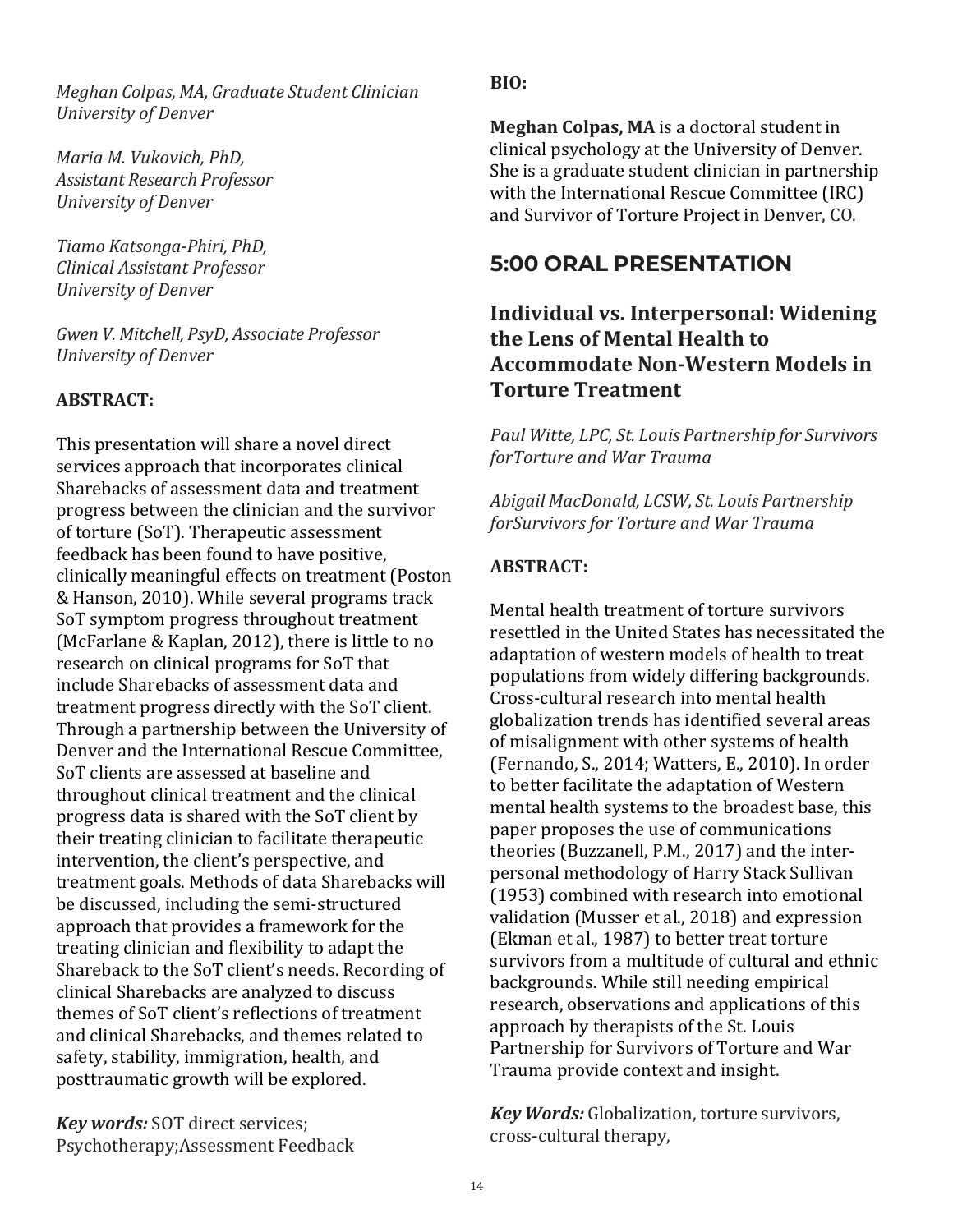### *Learning Objectives:*

a. Identify points of friction between western (allopathic) mental health models and other global models of holistic health.

b. Outline a framework of mental health which maybe more acceptable to clients with nonwestern backgrounds.

c. Propose an adjustment to existing therapy interventions to accommodate the implications of the framework. proposed above.

#### **BIOS:**

**Paul Witte, LPC** earned a Bachelor of Arts degree in Literature and Bachelor of Science in Psychology from Truman State University in 2010. He earned his Masters Degree in Mental Health Counseling from Southern Oregon University in 2013 and began work that year with the Center for Survivors of Torture and War Trauma in St. Louis. In 2016, Paul served as the clinical supervisor for the Belize City Community Counseling Center, which operated under the Ministry of Human Services and provided mental health services for youth involved in the juvenile justice system. Paul Witte returned to St. Louis to serve several years as a therapist on Project Safe Space before accepting a position as Coordinator of the St. Louis Partnership for Survivors of Torture and War Trauma.

**Abby MacDonald, LCSW** was born in St. Louis and attended The University of Arkansas for her undergraduate degree in Psychology and African Studies. After a volunteer year working for a nonprofit serving the foreign-born community in Philadelphia, she returned to St. Louis to obtain her Masters in Social Work from Washington University, focusing on social and economic development for international populations. She has practicum and work experience from various immigrant service providers in the area with both children and adults. Abby is passionate about learning from different cultures and always trying to find more ways to travel. She has been with Bilingual International

# **5:20 POSTER PRESENTATION**

# **Impacts of Traveling Through the Darién Gap on Torture Survivors**

*Brian MacMillan, MSc Research andData Manager PSOT,*

*Madeline L. Cohodes BA-MPH Candidate at New York University*

This study will analyze the impacts that traveling through the Darién Gap has on asylum seekers. The Darién Gap is a dense section of jungle in southern Panama that has recently seen a large increase in the number of migrants traveling through its dangerous terrain. Many migrants are taken advantage of by smugglers and/or fall victim to gangs and bandits in the area. The Bellevue Program for Survivors of Torture (PSOT) has recently experienced an influx of clients who have journeyed on foot from South America to North America via the Darién Gap, with the intention of entering the United States via the Mexican border. While most mainstream media outlets report on an influx of Latin American and especially Haitian immigrants, PSOT's asylum seekers who have traversed the Gap are primarily West African, and have been left out of this narrative. This study aims to rectify this problem, as well as explore how the Darién Gap in particular impacts the behavioral health, legal, medical, and social aspects of care.

The primary objective of this study is to review the narratives of survivors in order to assess the trauma inflicted upon them while traveling through the Darién Gap. This will be done by reviewing intake narratives of clients and interviewing service providers to ascertain how the specific circumstances of this journey have generated additional traumatic experiences for survivors. Legal providers will also be interviewed to analyze the unique legal challenges this population faces.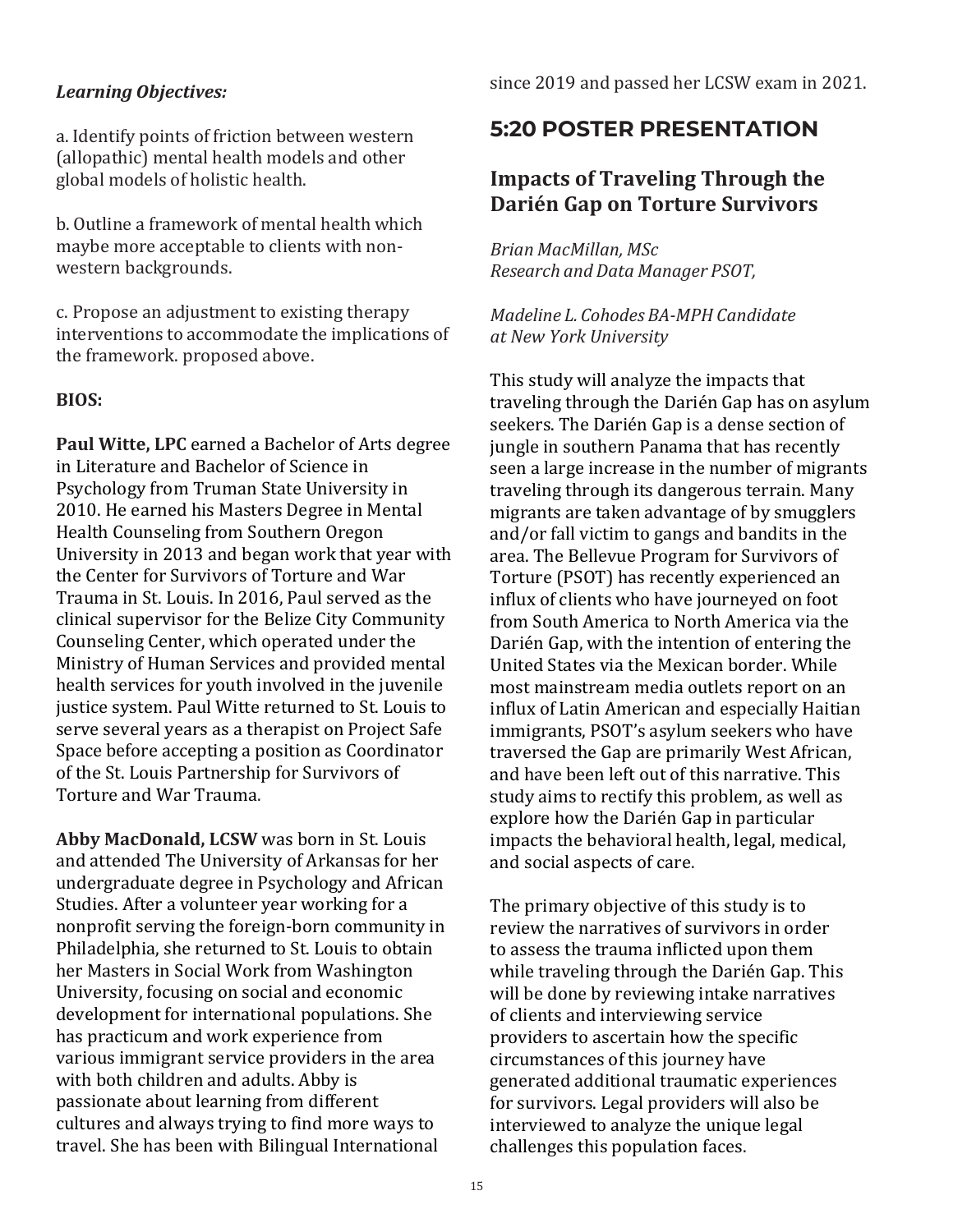*Key words:* Darién Gap, Torture Survivors, ServiceProvision

### *Objectives:*

a. Describe the journey that torture survivors takethrough the Darién Gap.

b. Describe clinical differences in service provision among Darién Gap patients compared to other patients

c. Correct the prevailing narrative about Darién Gap migration to include other demographics such as WestAfricans

**Brian Macmillan, MSc** is the Research and Data Manager for the Bellevue Hospital Program for Survivors of Torture. He has over thirty years' experience doing research, analytics and datarelated advocacy work in areas including the neurobiology of leadership, male sexual assault, and fixed income derivatives trading. He is currently working on applying machine learning algorithms to outcomes assessments of torture survivors.

**Madeline Cohodes** is a BA-MPH candidate at New York University. She graduated with her BA in the Fall of 2021 and her currently obtaining her Master's in Health Policy and intends to attend medical school in the Fall of 2023. Her main interests are revitalizing healthcare systems through prevention, holistic medicine, and policy aimed at health equity. Having worked in various healthcare organizations and having taught English to refugees and immigrants, her studies focus on how social change movements are rooted in healthcare inequity and championed by health care workers. Currently, she is the administrative assistant for NCTTP and works as a scholarship coordinator for Bellevue Program for Survivors of Torture.

# **5:30 ORAL PRESENTATION**

**Utilization of group psychosocial support to increase transnational caregiver wellbeing**

#### *Emily S. Ledesma, LCSW, Heartland Alliance Marjorie Kovler Center*

*Dr. Martin Hill, PhD, Heartland Alliance MarjorieKovler Center*

*Rihab Yako, MAPS, MSW,Heartland Alliance MarjorieKovler Center*

## **ABSTRACT:**

The United States Citizenship and Immigration Services (USCIS) currently faces a backlog of over 370,000 asylum cases to be processed. Other asylum seekers are subject to a "last-in-first-outpolicy," meaning those whose cases have been pending for some time may wait for several more years for their case decision. Transnational families may experience family separation for many years as a result. While research documents the negative impact of family separation on transnational families' wellbeing, there is scant evidence about effective mental health interventions for this population. In response, the Marjorie Kovler Center Family Program (MKC-FP) designed a six-week, psychosocial support group. The target population is caregivers separated from their children and other immediate family. The program aims to increase social support and caregiver wellbeing, while simultaneously fostering connection to family members in home country. Paired sample ttests of outcome measures and analysis of satisfaction surveys provided information about the needs, challenges, and strengths of transnational families. Key findings show significant improvement in social support, wellbeing, and parental self-efficacy for group participants. Participants also reported high satisfaction with the group overall. In conclusion, participants who were also in the SOT program showed significantly greater satisfaction in both personal and community relationships, compared to participants who were not also part of the SOT program. MKC-FP's psychosocial support group model may preserve survivors of torture wellbeing and healthy attachment for separated transnational families.

*Key words:* Psychosocial support; Transnational families; Family Separation; Asylum process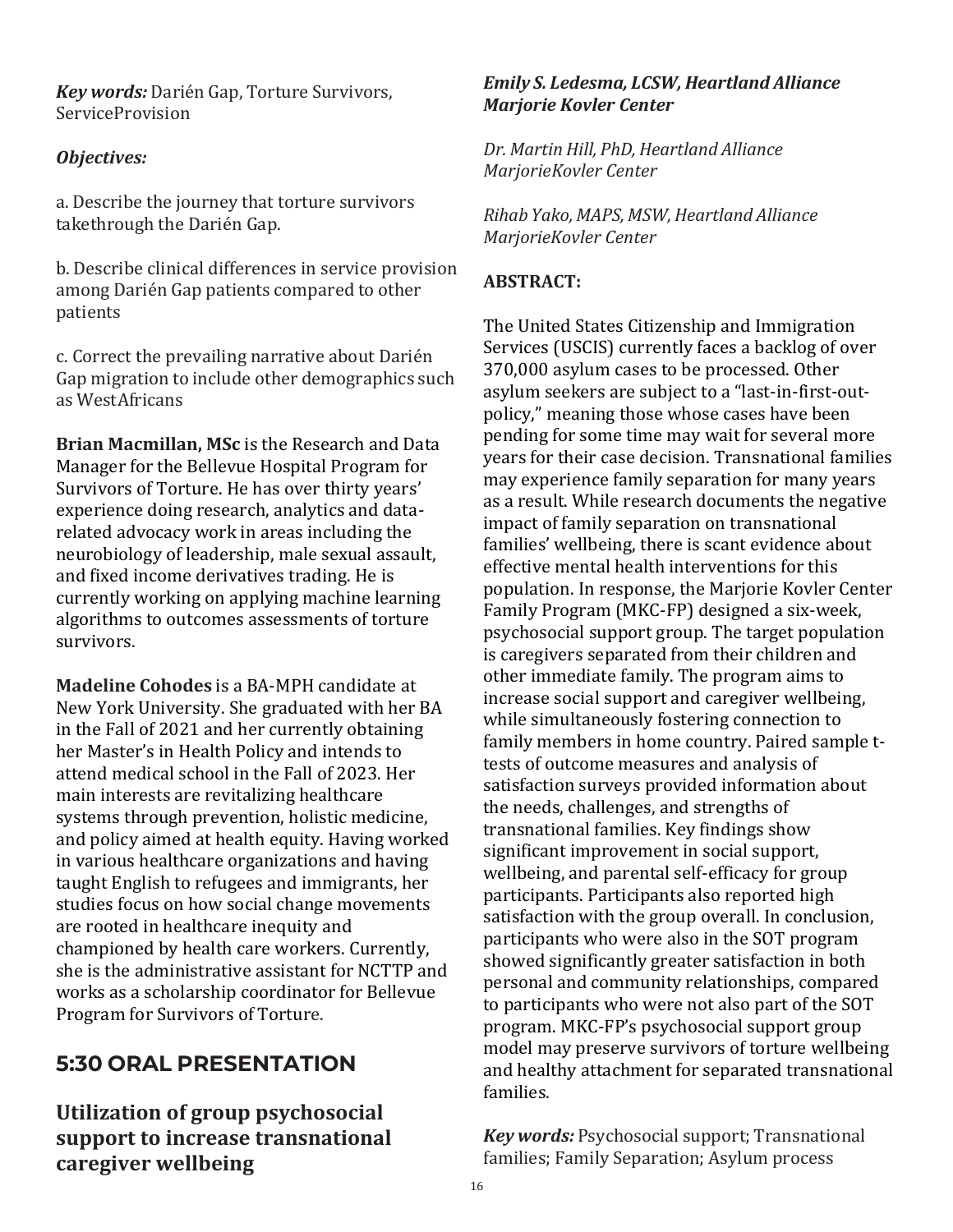## *Objectives:*

a. Review the unique bio, psycho, and social impacts oftransnational forced migration on the family system

b. Consider elements of an effective intervention for forced migrant caregivers experiencing familyseparation

c. Understand how Survivors of Torture (SOT) programs can mitigate the negative impacts of familyseparation via group psychosocial support

## **BIOS:**

**Emily S. Ledesma, LCSW** is a bilingual (English/ Spanish) clinical social worker with ten years of experience working with forced migrant populations. She currently serves as Family Program Manager at Heartland Alliance Marjorie Kovler Center. Her primary interests include culturally responsive mental health interventions for migrants and perinatal populations, as well as staff support and wellbeing initiatives.

**Dr. Martin Hill, PhD** is the Associate Director, Research and Evaluation at Heartland Alliance Marjorie Kovler Center. Dr. Hill has over thirty years of applied research experience in various capacities within government, academia, nonprofit, and for- profit settings. He has extensive experience in program evaluation, needs assessment, and survey research. Prior to coming to Kovler Center, Dr. Hill was Director of the Carl Frost Center for Social Science Research at Hope College. He received his initial post-graduate research training with the U.S. Department of Justice, Federal Bureau of Prisons where he worked on a national longitudinal study evaluating drug treatment programs in the federal prison system. In addition to working part-time at Kovler Center, he is President of his own research and consulting firm VIP Research and Evaluation. Dr. Hill holds a PhD from Western Michigan University in sociology, specializing in medical sociology and applied research and evaluation.

**Rihab Yako, MSW, MAPS** is Multi-lingual(English, Arabic, Assyrian/Chaldean) Mental Health Clinical

Practitioner for eight years with Heartland Alliance. She currently serves as intake clinician for the Survivors of Torture program and psychosocial group facilitator for Family Program at Heartland Alliance Marjorie Kovler Center. She is a clinical worker skilled in individual and group therapy, client-centered program development, and client advocacy. She is experienced at setting people at ease and structuring treatment plans around each person's strengths. She is passionate about providing people with the support they need to reach their personal goals. Rihab has extensive experience in working with adult and teenage clients with PTSD, depression, anxiety, and dysfunctional relationships by providing individual and group therapy to people from variety of cultures especially Middle Eastern, Asian, and African. Rihab earned dual Masters Degrees: Master of Social Work from Saint Louis University and Master of Arts, Pastoral Studies from Aquinas Institute of Theology in Saint Louis. She published an article in the International Journal of Intercultural Relations about acculturative stress among Iraqi refugees in the United States

# **CONCLUSION**

*Hawthorne Smith, PhD, Executive Director PSOT*